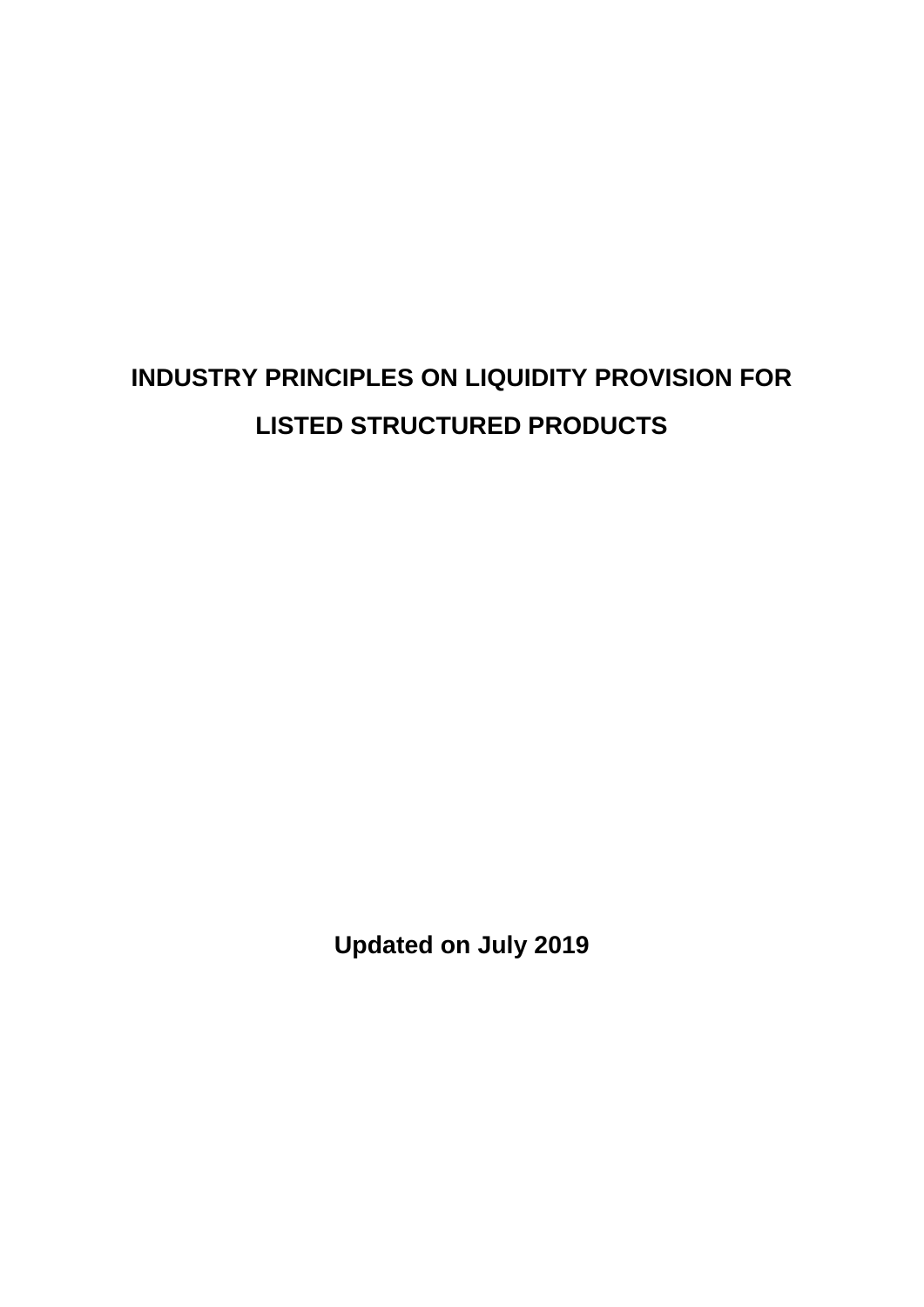# **1. Introduction**

- 1.1 The structured product issuers (the "**Issuers**") express their strong support for the continuing success of the Listed Structured Products market and their desire to uphold a consistent high standard. The Issuers also agree with the objective of the Exchange and the Securities and Futures Commission to create an informed market in which investors in Listed Structured Products understand the issuance and regulatory framework, as well as the potential risks associated with such investments.
- 1.2 These industry principles are intended to encourage improved market conduct and the development of consistently high standards across the Listed Structured Products' industry. While Issuers should comply with these industry principles, the principles are not intended to be binding commitments nor should they give rise to enforceable obligations or duties. Occasional failure to comply with these industry principles will not in itself render an Issuer or its liquidity agent liable to any sanction or enforcement action. However, compliance with these industry principles is relevant to the Exchange's assessment of an Issuer's suitability to list structured products.
- 1.3 Each Issuer accepts that in conducting its Listed Structured Products' business, it should conduct itself in a manner consistent with preserving the integrity of the Listed Structured Products' market and consistent with not bringing that market or the Exchange into disrepute.

# **2. What is liquidity and why is it required?**

- 2.1 The provision of liquidity is an important feature of Listed Structured Products, because it facilitates investors buying and selling Listed Structured Products that may otherwise be illiquid.
- 2.2 Issuers provide liquidity in respect of each of its Listed Structured Products on each trading day, either through itself or a designated liquidity agent (in such capacity, "Liquidity Provider"). Liquidity Providers are not required to support prices of Listed Structured Products. In practice, like other market participants, a Liquidity Provider is free to buy and sell at any price.
- 2.3 The obligations of Liquidity Providers are set out in the listing documents which typically include:
	- (a) the maximum response time  $-$  i.e. the maximum time it will take to submit a pair of quotes after a request is received;
	- (b) the maximum spread between the bid and ask price;
	- (c) the minimum quote size; and
	- (d) situations in which the Liquidity Provider will not provide a quote.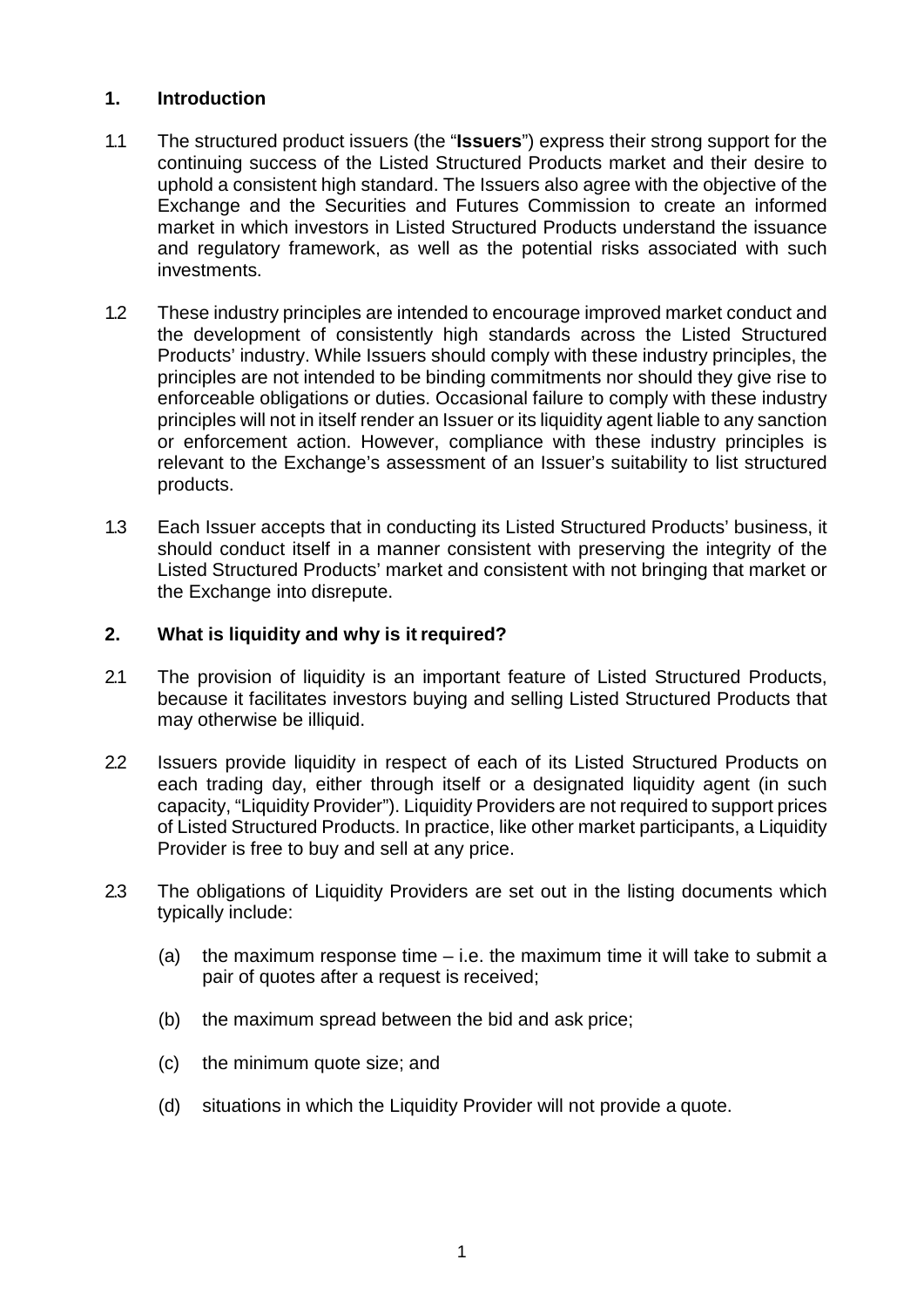- 2.4 The Liquidity Providers may provide liquidity either by:
	- (a) entering orders into the Exchange's trading system in response to an investor's request for quotes ("**Quote Request**"). Section 3 sets out the new tightened liquidity standards to be adopted by each Issuer in its listing documents. Quote Request standards are the minimum service level for all Listed Structured Products applicable to all possible market conditions; or
	- (b) actively inputting orders into the Exchange's trading system ("**Active Quotes**"). The market has developed practices with respect to certain products where performance standards are better than those set out in the listing documents. Section 4 describes a new Active Quote standard which will be offered on a voluntary basis for most products with an active underlying. Active Quotes are not strictly continuous because there may be short interruptions where quotes are not provided due to the reasons set out in paragraph 4.11.
- 2.5 The minimum service levels provided by Liquidity Providers may be different according to different types of Listed Structured Products, which are set out in the listing documents. Please refer to Section 3 and 4 below describing the minimum service levels for Quote Request and Active Quotes relating to different types of Listed Structured Products.

# **3. Quote Request**

<span id="page-2-0"></span><u>.</u>

- 3.1 Subject to specific exemptions set out in paragraph 3.3, Quote Request should be available for all Listed Structured Products, regardless of the underlying.
- 3.2 Minimum service levels for Quote Request are:
	- (a) maximum quote response time : 10 minutes
	- (b) maximum bid-ask spread

|     | - for standard warrants and CBBCs<br>- for inline warrants | 20 spreads<br>HK\$0.08 |
|-----|------------------------------------------------------------|------------------------|
|     | (c) minimum quote size                                     | 20 board lots          |
| (d) | minimum holding time                                       | 5 minutes $1$          |

- 3.3 Quote Request is not required to be provided in the following circumstances:
	- (a) during a pre-opening session or a closing auction session (if applicable) or any other circumstances as may be prescribed by the Exchange;
	- (b) during the first 5 minutes of each morning trading session or the first 5 minutes

If the price of the underlying or the prevailing market circumstance changes, Issuers can refresh the quote by posting a new pair of quotes. A quotation lapses if any investor has proceeded with a trade duringthe five minutes holding period.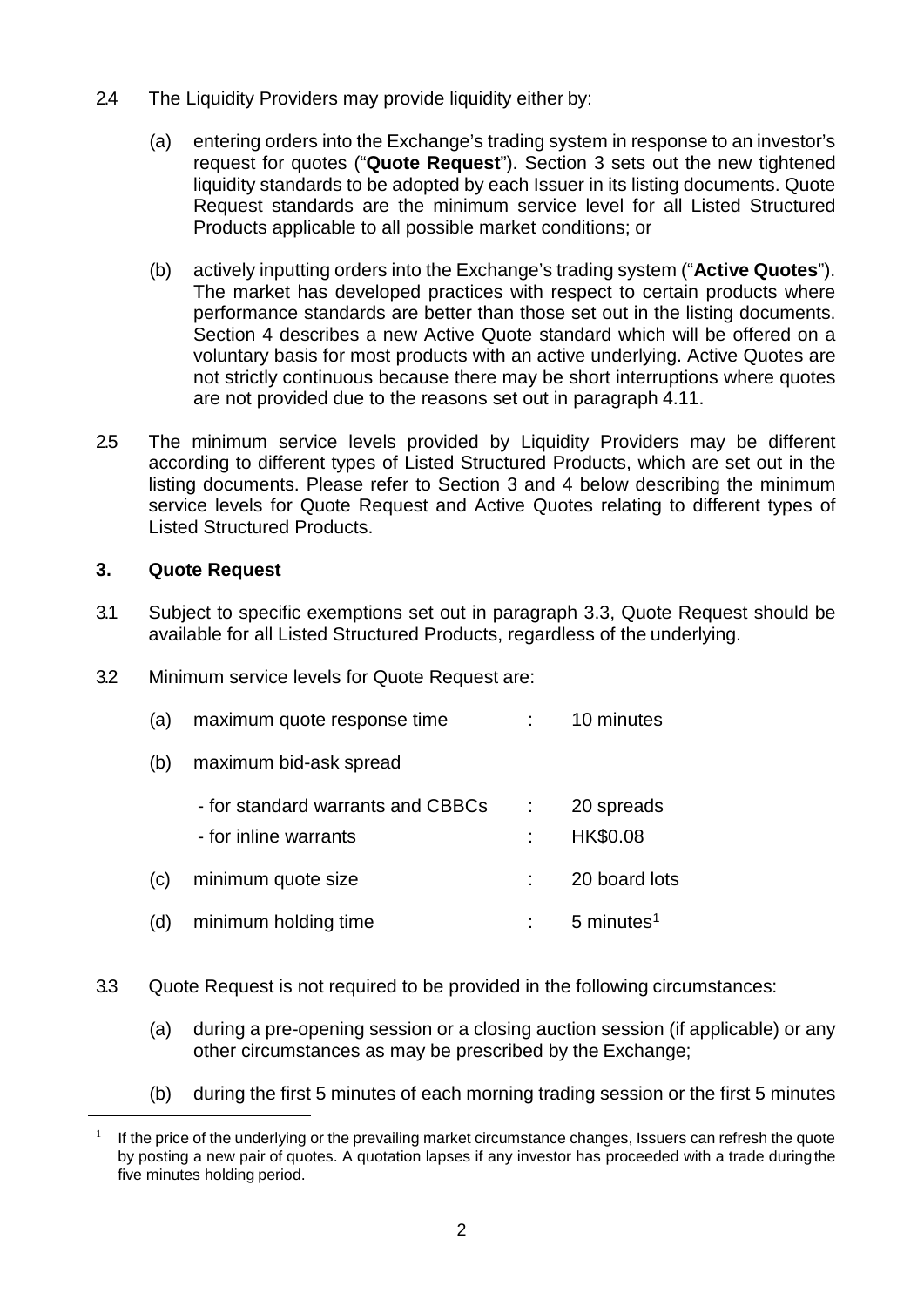after trading commences for the first time on a trading day;

- (c) when the Listed Structured Product or the underlying is suspended from trading for any reason;
- (d) when there is no Listed Structured Product available for market making activities;
- (e) if the theoretical value of the Listed Structured Product is less than HK\$0.01;
- (f) in the case of CBBCs upon the occurrence of a mandatory call event;
- (g) for the case of an inline warrant, if the theoretical value of the inline warrant is at HK\$1.00. In such event, the Liquidity Provider shall continue to provide bid prices.
- (h) in the case of any Listed Structured Product with an index underlying, if there occurs or exists any suspension of or limitation imposed on trading of options or futures contracts relating to the index or if the index level is not calculated or published as scheduled for any reason;
- (i) when there are operational and technical problems beyond the control of the Liquidity Provider hindering the ability of the Liquidity Provider to provide liquidity; or
- (j) if the underlying or the stock market experiences exceptional price movement and high volatility[2](#page-3-0) over a short period of time which materially affects the Liquidity Provider's ability to source a hedge or unwind an existing hedge.

### **4. Active Quotes**

4.1 Issuers will, without any need for a request from an investor, provide Active Quotes on selected Listed Structured Products as a service to investors. Active Quotes save investors the inconvenience of having to request quotes and promote transparency. This can be achieved when Liquidity Providers display "live" benchmark changes in product prices. The target service levels under Active Quotes are tighter than those that apply to Quote Request.

### Criteria for Active Quotes

<span id="page-3-0"></span><sup>-</sup><sup>2</sup> Examples of situations where exceptional price movements or high volatility has occurred include:

<sup>(</sup>i) *financial uncertainty -* exceptionally volatile market conditions linked to financial uncertainty (called a "fast market" by certain other exchanges) - for example, the period following Lehman Brothers' bankruptcy in September 2008 and the "flash crash" of 6 May 2010 (when the Dow Jones Industrial Average suffered its worst intra-day point loss). A "fast market" occurs when financial markets experience unusually high levels of volatility over a short period of time with unusually heavy trading resulting in a sudden increase in risk and uncertainty. It is generally more difficult to provide quotes momentarily when prices are changing rapidly; or

<sup>(</sup>ii) *underlying uncertainty* - the occurrence of events causing the intraday market price of the underlying stock or index to experience significant fluctuation and/or material reduction in liquidity of the underlying momentarily - for example, Japan's earthquake on 11 March 2011 which resulted in a drastic fall in Nikkei index in the immediately following period and fluctuation in prices of the related warrants.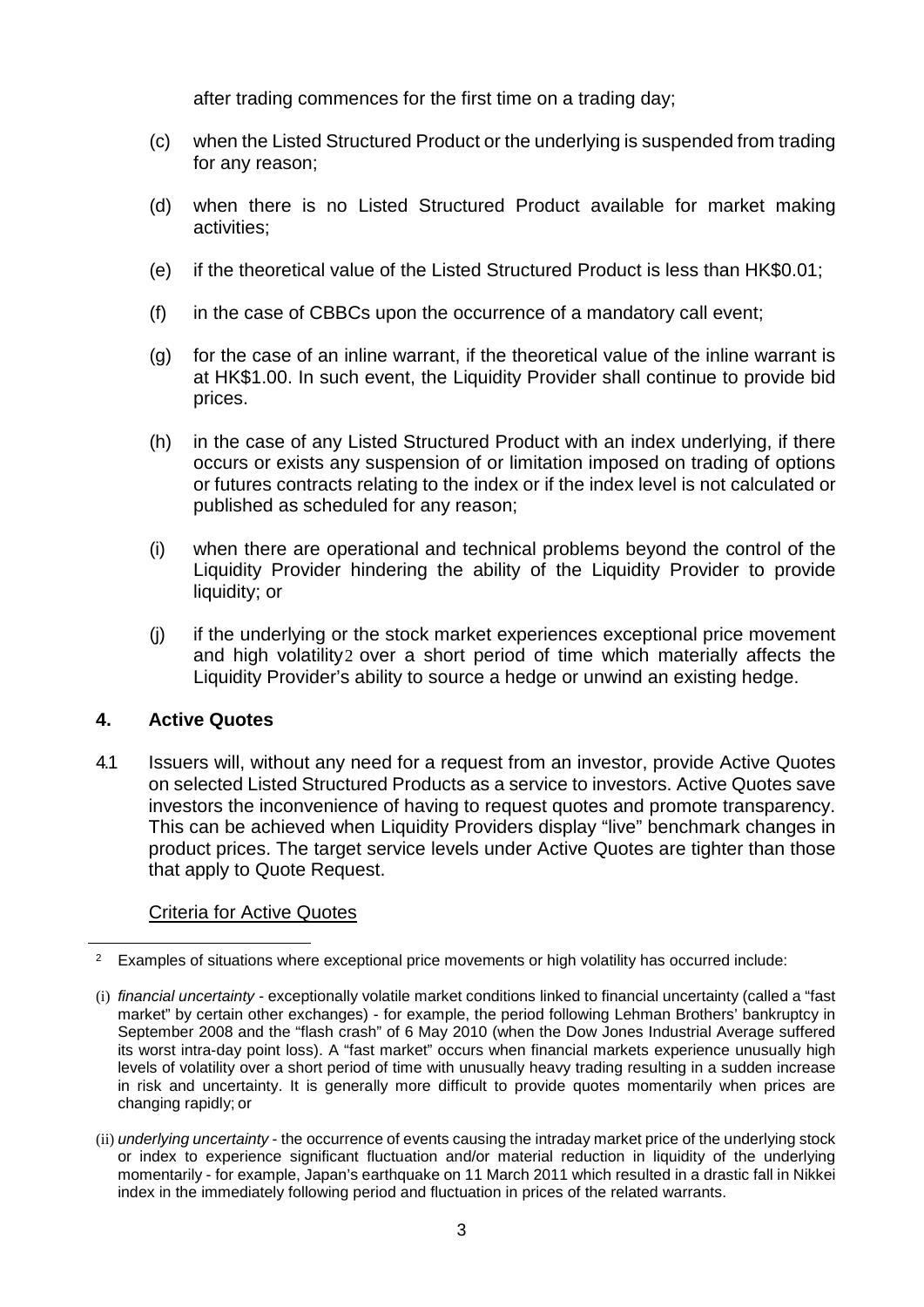- 4.2 A large number of Listed Structured Products are not actively traded. Inactive underlying, close to expiry, too deep-out-of-money or too deep-in-the-money are possible reasons for the lack of market interest. Issuers consider that their resources should be focused on products with higher investor demand and will therefore offer Active Quotes for Listed Structured Products with:
	- (a) an active underlying (as defined in paragraph 4.3);
	- (b) 50% or less of their aggregate number outstanding in the market (*as elaborated in paragraph 4.4);*
	- (c) in the case of a standard warrant and an inline warrant, time to maturity is 30 calendar days or more *(as elaborated in paragraph 4.5)*;
	- (d) in the case of a standard warrant, "moneyness" is between 20% in-the-money and 20% out-of-the-money *(as elaborated in paragraph 4.6)*;
	- (e) in the case of an inline warrant, when the underlying price or level between the range from 20% below the lower strike price or level to 20% above the upper strike price or level; and
	- (f) in the case of a CBBC, the prevailing price of the underlying stock falls outside 2% of the call price or the prevailing level of the underlying index falls outside 1% of the call level (as elaborated in paragraph 4.7).
- 4.3 An active underlying means:

<span id="page-4-0"></span>-

- (a) any local index (such as Hang Seng Index, Hang Seng China Enterprises Index); or
- (b) any stocks eligible for the issuance of CBBC published by the Exchange from time to time[3](#page-4-0), representing stocks with highest turnover in the market ("**Actively Traded Stock**").
- 4.4 Active Quotes need not be provided for Listed Structured Products with more than 50% of the aggregate number outstanding in the market because there is sufficient public holding of the product to facilitate market demand and supply.
- 4.5 The risk of standard warrants and inline warrants changes rapidly towards expiry and it is more difficult for issuers to provide Active Quotes. Active Quotes are therefore only able to be provided for a standard warrant or an inline warrant the value of which is not materially affected by the rapid change in time value. For the purpose of these industry principles, Issuers will provide Active Quotes for standard warrants and inline warrants with time to maturity of 30 calendar days or more.
- 4.6 In the case of a standard warrant, one of the criteria for Active Quotes is moneyness. "Moneyness", also known as "in-the-money" or "out-of-the-money", describes where the underlying price is in relation to the standard warrant's exercise price. For

<sup>&</sup>lt;sup>3</sup> See CBBC eligible list posted under **Eligible Single Hong Kong Stock for CBBC Issuance in Current** [Quarter](https://www.hkex.com.hk/Products/Securities/Callable-Bull-Bear-Contracts/CBBC-Eligible-Underlying-Assets/Eligible-Single-Hong-Kong-Stocks-for-CBBC-Issuance-in-Current-Quarter?sc_lang=en) on HKEX website.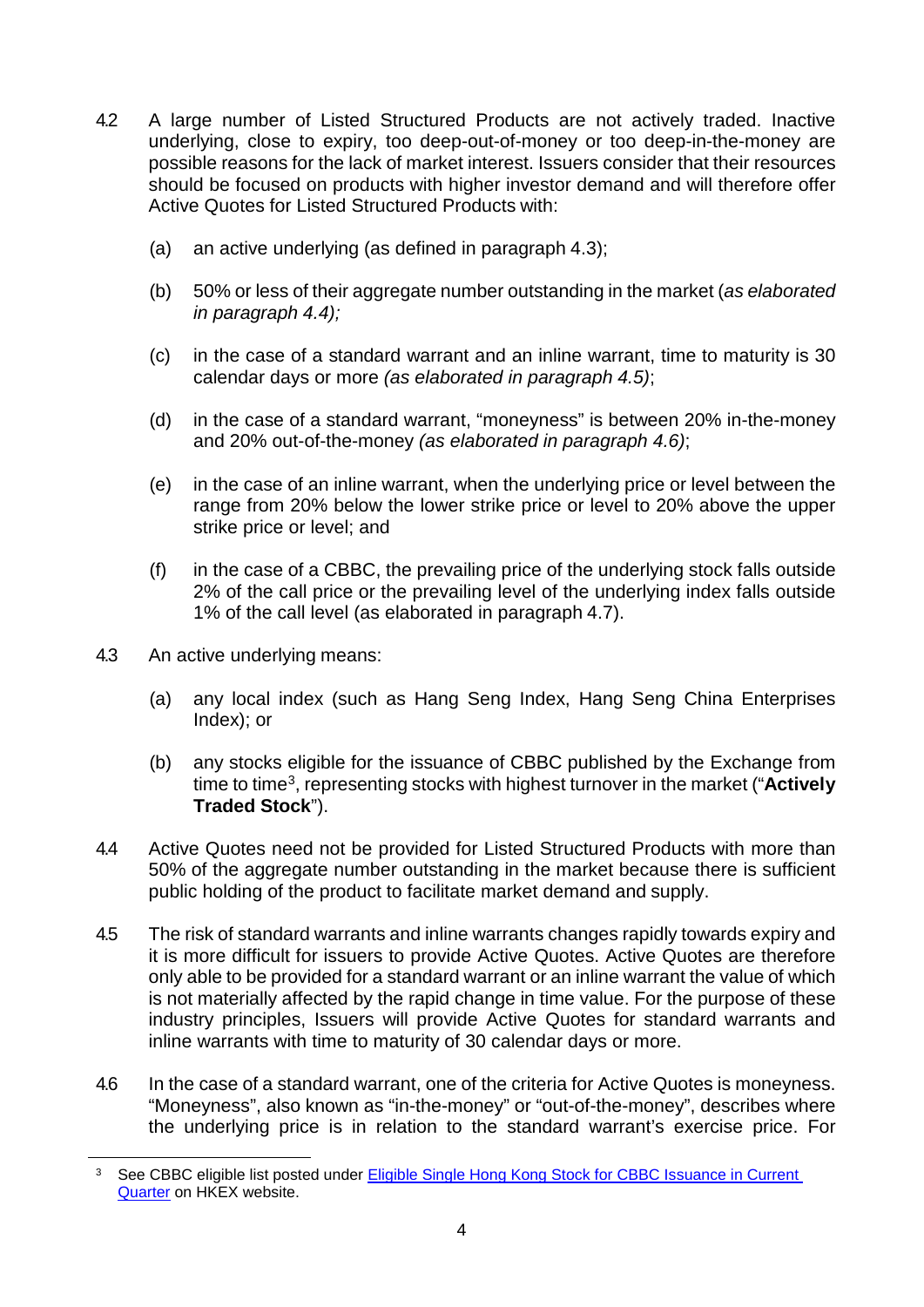example, in the case of a call warrant, if the underlying price is below strike price, the standard warrant is said to be "out-of-the-money". If the underlying price is above the strike price, the standard warrant is said to be "in-the-money". Structured products which are either deeply in, or out, of-the-money generally have lower investor interest. Accordingly, issuers will only provide Active Quotes for standard warrants with ±20% moneyness.

4.7 The price of a CBBC becomes more volatile as the underlying price or level moves towards the call price or level. It therefore becomes more difficult to provide quotes within the tightened spreads specified in paragraph 4.9 when the underlying price of a stock is within 2% of the call price or the underlying index is within 1% of the call level.

### Period for Active Quotes

- 4.8 Issuers will provide Active Quotes during the period (the "**Qualified Period**") when:
	- (a) the criteria for Active Quotes set out in paragraph 4.2 are met; and
	- (b) the circumstances do not fall under the exemptions set out in paragraph 3.3.

### Minimum service levels for Active Quotes

- 4.9 Maximum bid-ask spread under Active Quotes is:
	- (a) 5 spreads for standard warrants with local index underlying
	- (b) 10 spreads for standard warrants with an Actively Traded Stock underlying
	- (c) 10 spreads for CBBCs with local index underlying
	- (d) 15 spreads for CBBCs with an Actively Traded Stock underlying
	- (e) \$0.02 for inline warrants with local index underlying
	- (f) \$0.04 for inline warrants with an Actively Traded Stock underlying

Issuers provide Active Quotes within a range of spreads according to changing circumstances such as variable market conditions, hedging cost, spread of the underlying and the terms of a particular product.

Spreads for CBBCs are wider than the spreads for standard warrants because the price of a CBBC is more sensitive to movements in the price of the relevant underlying, meaning that it is more costly to hedge that underlying, which is reflected in the wider spread.

4.10 The minimum quote size for Active Quotes is 20 board lots.

#### Active Quotes may not be continuous

4.11 Active Quotes may not be continuous because Liquidity Providers may need time to